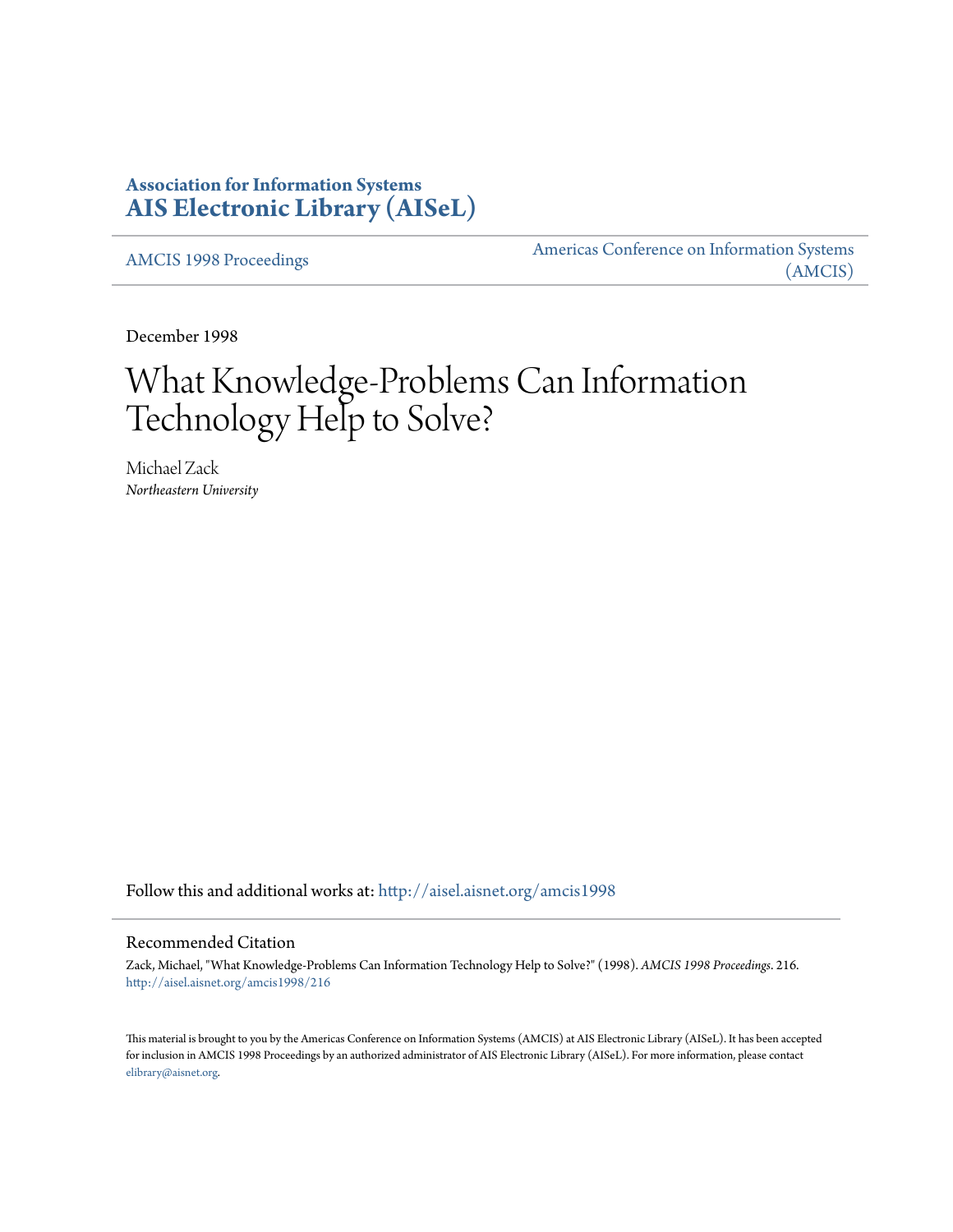## **What Knowledge-Problems Can Information Technology Help to Solve?**

### **Michael H. Zack** College of Business Administration Northeastern University

#### **Introduction**

Effective organizations configure their internal resources and capabilities to meet environmental demands (Andrews 1971, Barney 1991, Grant 1991, Lawrence and Lorsch 1968, Peteraf 1993, Thompson 1968). Information-processing (I/P) models of organizations prescribe organizing to provide an I/P capacity sufficient to deal with the communication requirements generated by the environment, described in information-based terms such as complexity and uncertainty (e.g, Driver and Streufert 1969, Galbraith 1973, Tushman and Nadler 1978).

 These models, while useful, have two shortcomings. First, organizations process *knowledge* as well as information (Demsetz 1988, Grant 1996a, Kogut and Zander 1992, Penrose 1959, Spender 1996, Teece 1980). While I/P models assume an ability to interpret messages uniformly and unambiguously, in actuality, events can range widely in meaningfulness and explicability depending on an organization's intellectual resources. Second, uncertainty, complexity, and similar terms used to describe the perceived determinacy (or indeterminacy) of the environment have been inconsistently defined in the literature (Zack and McKenney 1988).

This paper describes a taxonomy of "knowledge problems" addressing these issues. To provide a broader and more coherent description of the environment in knowledge-based terms, I propose the attributes complexity, uncertainty, ambiguity, and equivocality. I argue that each poses a unique challenge and opportunity for applying information technology.

#### **Four Knowledge Processing**

**Complexity** is simply "a large number of parts that interact in a nonsimple way" (Simon 1969, p. 195). It reflects the ability (or lack thereof) to simultaneously consider the numerosity and diversity of a set of well-defined situational elements (variables, issues, competitors, etc.) and the intricacy of their relationship (Simon 1969, Weaver 1948). Knowledge provides an ability to process greater complexity by allowing an issue to be regarded as a familiar whole rather than dealing with each of its individual parts (Huber 1984, Miller 1956, Nelson and Winter 1982, Pentland and Reuter 1994, Schank 1990, Stabell 1978). Therefore, organizations facing complexity must develop the capability to locate, develop and bring appropriate knowledge, expertise, and skills to bear on those issues, or to restructure their problems, roles and routines to render them more familiar.

**Uncertainty** represents a lack of information, or factual "knowledge about" a set of current and future states, preferences and appropriate actions (Garner 1962, Kaheneman and Tversky 1982, March 1977, Raiffa 1968, Shannon 1949). Uncertainty is tolerated by predicting, inferring, estimating, or assuming values for missing information with some level of confidence and reliability based on existing contextual knowledge (Bruner 1973); utilizing resource and information buffers (Galbraith 1973, Wildavsky 1983); or developing an ability to respond quickly and flexibly to unanticipated events (Galbraith 1973, March and Simon 1958, Thompson 1967). Uncertainty can be reduced by acquiring additional factual knowledge about something or by acquiring or developing through experience and learning contextual knowledge to improve ability to predict. To manage uncertainty, then, organizations must develop the intellectual resources and capabilities to infer, estimate, predict, and learn. They must develop the structural capabilities, especially their communication networks, to flexibly respond and adapt to the unexpected. They must develop their organizational and technical capabilities to locate, refine, store, and communicate factual knowledge.

**Ambiguity** represents an inability to interpret something (Machlup 1980, MacKay 1969, Weick 1969). *Surface* ambiguity represents having interpretive knowledge but either not being able to retrieve it, or activation of an inappropriate interpretation, usually because of insufficient informational cues. *Deep* ambiguity represents a complete lack of interpretive knowledge. Events are perceived as so new and unfamiliar that one cannot even make a vague guess about what is important or about what may happen (Brunnson 1985, Weick 1993). Ambiguity is resoved by reframing a situation to something meaningful, by acquiring or developing contextual or explanatory knowledge, or by having an interpretation imposed by others. Surface ambiguity may require only a small amount of additional factual information to retrieve the appropriate contextual knowledge. Resolving deep ambiguity typically requires iterative cycles of interpretation via face-to-face conversation to develop explanation, providing a meaningful context for action (Schank 1987, Weick 1969).

**Equivocality** refers to multiple interpretations of the same thing (Aristotle 350BC, Daft and Macintosh 1981, Machlup 1980, Weick 1969). Equivocality requires cycles of interpretation, discussion, and negotiation using rich communication channels such as face-to-face conversation to converge on a definition of reality (McCaskey 1982, Mintzberg, Raisinghani and Theoret 1976, Weick 1969).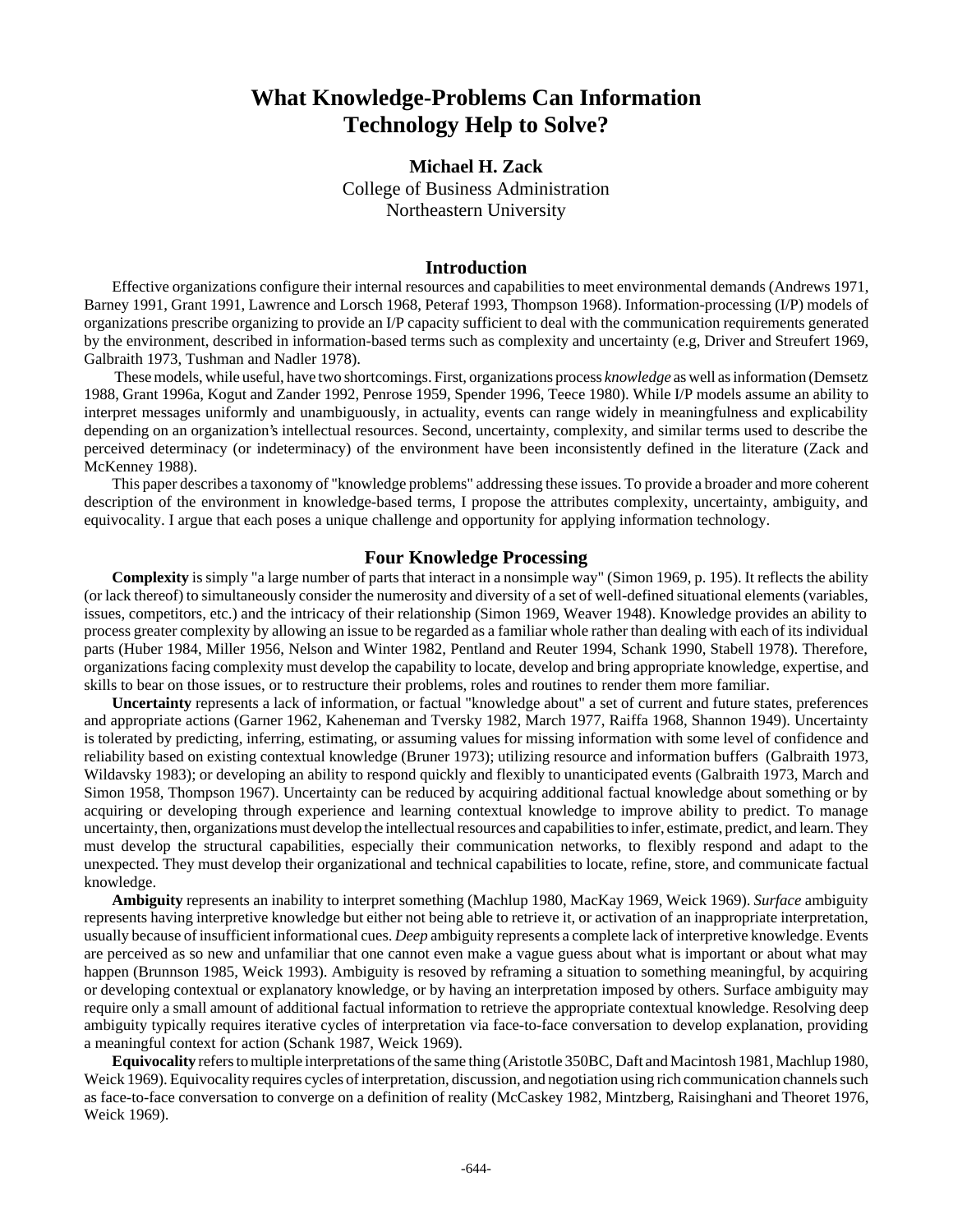These four knowledge problems can be distinguished by the nature of the knowledge being processed, and whether the requirement is to acquire more knowledge or to place restrictions on what exists (see the figure). The first distinction is that of processing factual "knowledge-about," which is more akin to the notion of information, vs. the richer, more complex knowledge structures that support interpreting that information and building inferences and explanations about how and why things work (Kogut and Zander 1992). Information processing is associated with managing uncertain and complex situations within some agreed-on and meaningful knowledge context, and is amenable to analysis, manipulation and communication of facts. Processing knowledge is associated with resolving or managing ambiguous and equivocal situations, requiring interpreting, creating, sharing, and negotiating meaning.



The four problems may also be distinguished by the notion of restrictive vs. acquisitive processing. Complexity and equivocality require restrictive processing to limit, impose, or enact structure and meaning, the first on factual information and the second on diverse viewpoints or interpretations. Uncertainty requires the acquisition (or generation by inference) of factual information, while ambiguity requires the acquisition of knowledge or interpretive frames. Thus restrictive processing is generally internally focused (work with or make sense of what information and knowledge you already have), while acquisitive processing requires external search for more information or knowledge.

The four knowledge problems can be ordered by ability to interpret or define a situation, event or process. The most "wicked" of the problems is ambiguity, having no framework or means to interpret or define something. Equivocality, representing multiple interpretive frames and definitions, is

slightly less wicked. Each, however, similarly involves managing and processing knowledge. More tractable is the case of uncertainty, where one unique interpretation has been defined, although instantiated only within some degree of confidence or predictability. Finally, even a single interpretation defined with certainty may still require considering many elements and linkages, fostering complexity. Ultimately, pure simplicity represents one well-defined and certain definition that is familiar enough to chunk as a small number of elements. These states are not mutually exclusive. For example, once an ambiguous situation has been interpreted, it may reveal itself also to be uncertain, complex or both. However, based on extensive field observations, the four problems do exhibit a patterned sequence. Meaning must be established and sufficiently negotiated prior to acting on uncertainty and complexity. Ambiguity must be resolved first, often leading to equivocality as multiple interpretations emerge. Resolving equivocality creates a shared context for dealing with uncertainty or complexity, and ongoing systematic learning.

#### **The Role of Information Technology**

This framework can be used to identify areas where the technology may make its most useful contribution. The key distinction is between those problems oriented towards factual information - complexity and uncertainty - and those oriented towards richer knowledge - ambiguity and equivocality.

The capability to convey the ambiguity of some observed reality depends on the richness and variety of the language being used. Rich, expressive languages enable communicating ambiguity better than precise languages (Daft and Wiginton 1979). Similarly, highly equivocal situations require face-to-face communication for their resolution or negotiation, while well-defined situations can rely on leaner, more structured modes of communication. Precise media might prematurely impose false clarity on communication about equivocal or ambiguous events (Daft and Lengel 1986). Overly rich communication, on the other hand, may create ambiguity or equivocality where none previously existed (McCaskey 1982), therefore matching the richness and interactivity of the communication medium to the requirements at hand is important to effective communication (Zack 1993).

Information technology, then, can be used effectively in situations where the information is more factual, where a high degree of rich interaction is not required, or where the communicators share an interpretive context (Zack 1993), that is for managing uncertainty and complexity. This typically takes the form of decision support systems and expert systems able to process large numbers of facts, variables and relationships; database management systems having large-capacity information storage, retrieval and manipulation capabilities; shared document-centric repositories containing, for example, best-practices; or computer-mediated communication systems that support rapid and flexible information search, routing and communication patterns. Ambiguity and equivocality are best managed by frequent face-to-face communication, and relying on a flexible and responsive network of personal contacts to serve as a source of information, knowledge, and expertise.